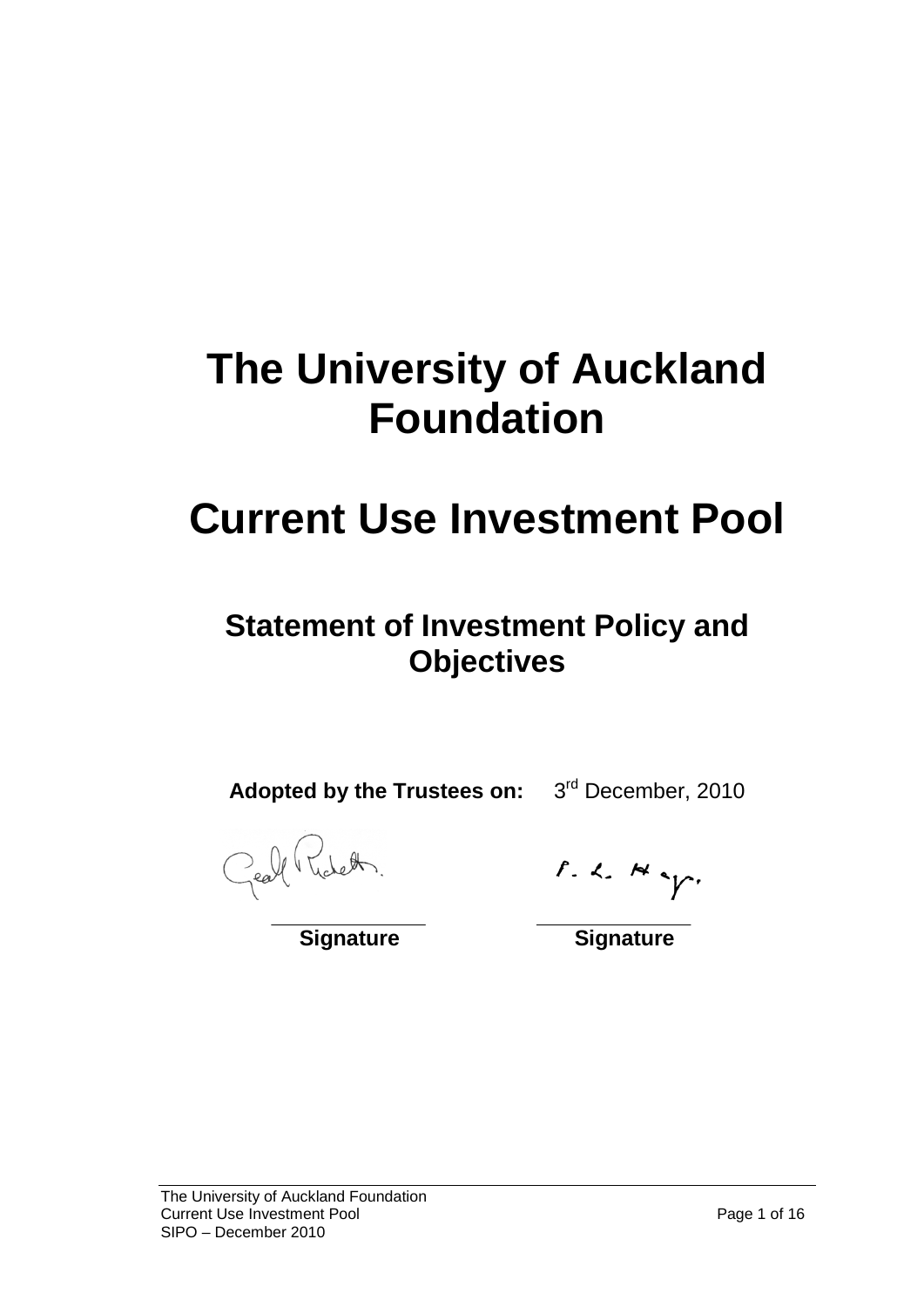### **The University of Auckland Foundation Current Use Investment Pool Statement of Investment Policy and Objectives**

### **1. General**

This document has been created to identify the process that the Trustees have gone through to establish their investment objectives and strategy for The University of Auckland Foundation *Current Use Investment Pool* (**CUIP**). The Trustees are aware that they are subject to New Zealand (NZ) legislation, particularly the Trustee Act 1956 and the Prudent Person rules of that Act and the Certificate of Incorporation. Appendix B summarises the relevant parts of the Certificate of Incorporation and Trustee Act 1956.

The Trustees have delegated the following powers to the Foundation's Investment Committee:

- 1. Interviewing, recommending as to selection, and monitoring of investment consultant(s);
- 2. Interviewing, recommending as to selection, and monitoring of fund manager(s);
- 3. Recommending as to approval and monitoring of SIPO(s).

This Statement of Investment Policy and Objectives (**SIPO**) provides all parties involved in the investment management of the CUIP's assets with a working document that clearly identifies the investment objectives, strategy and constraints, and the performance measurement criteria.

The Trustees will review this SIPO on a regular basis taking into account a number of factors including any changes in investment markets and investment opportunities, managers and the Trustees' risk/return expectations.

### **2. Nature of Liabilities and Risk**

### **2.1 Structure of Liabilities - Investment Funds**

Current Use Investment Funds represent capital which will be distributed, generally within a period of 36 months after its receipt in accordance with the wishes of donors. It provides funding for student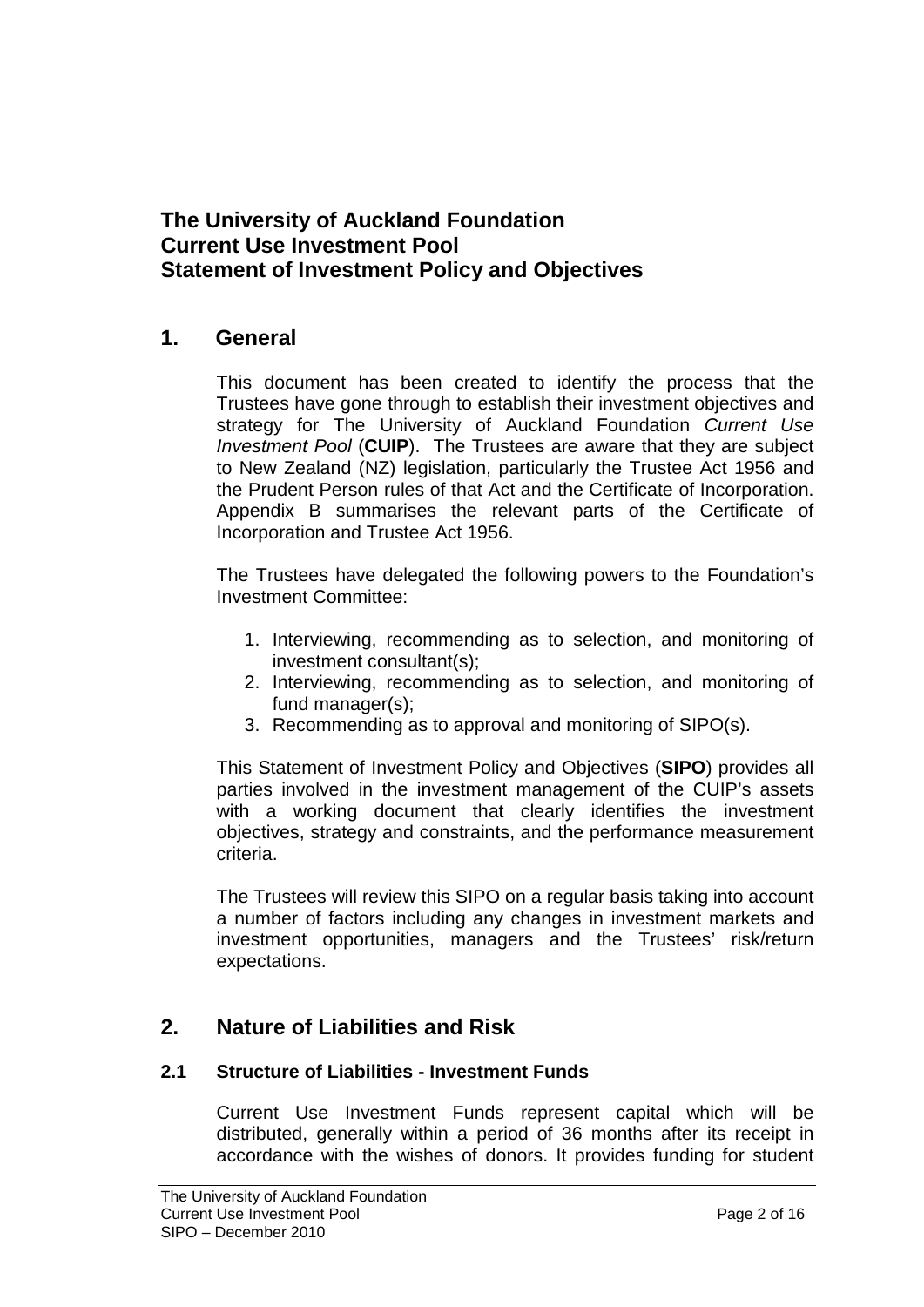scholarships, research fellowships, construction costs of educational facilities, professional salaries and such like. Within the CUIP are many separate donations, of varying age, which are individually named, accounted for, and allocated their share of the CUIP return. Like all other funds of the Foundation, investment returns on the CUIP funds are zero-rated for income tax.

### **Liquidation of Capital**

The CUIP liquidates capital to meet the distribution wishes of donors and beneficiaries.

### **Outflows (Available Income)**

The policy of the CUIP is to pay distributions following authorisation by the Trustees.

### **3. Investment Objectives**

### **3.1 Investment Policy Objectives**

The Trustees' investment policy objectives are, in order of decreasing importance, to:

- 1. Ensure that the CUIP's investments comply with all legal requirements and in particular the requirements of the Trustee Act 1956.
- 2. Ensure that there is adequate liquidity to meet distribution requirements.
- 3. Minimise investment risk by appropriate diversification of the CUIP's assets within and across the classes of cash, term deposits, bank backed short-dated securities and NZ Bond Funds.
- 4. Maximise the return to the CUIP pool, without undermining the three previous investment policy objectives, while still having a high probability of an original donation retaining its nominal value by the time it is to be distributed.

### **3.2 Investment Performance Objectives**

The Trustees have established the following investment performance objectives: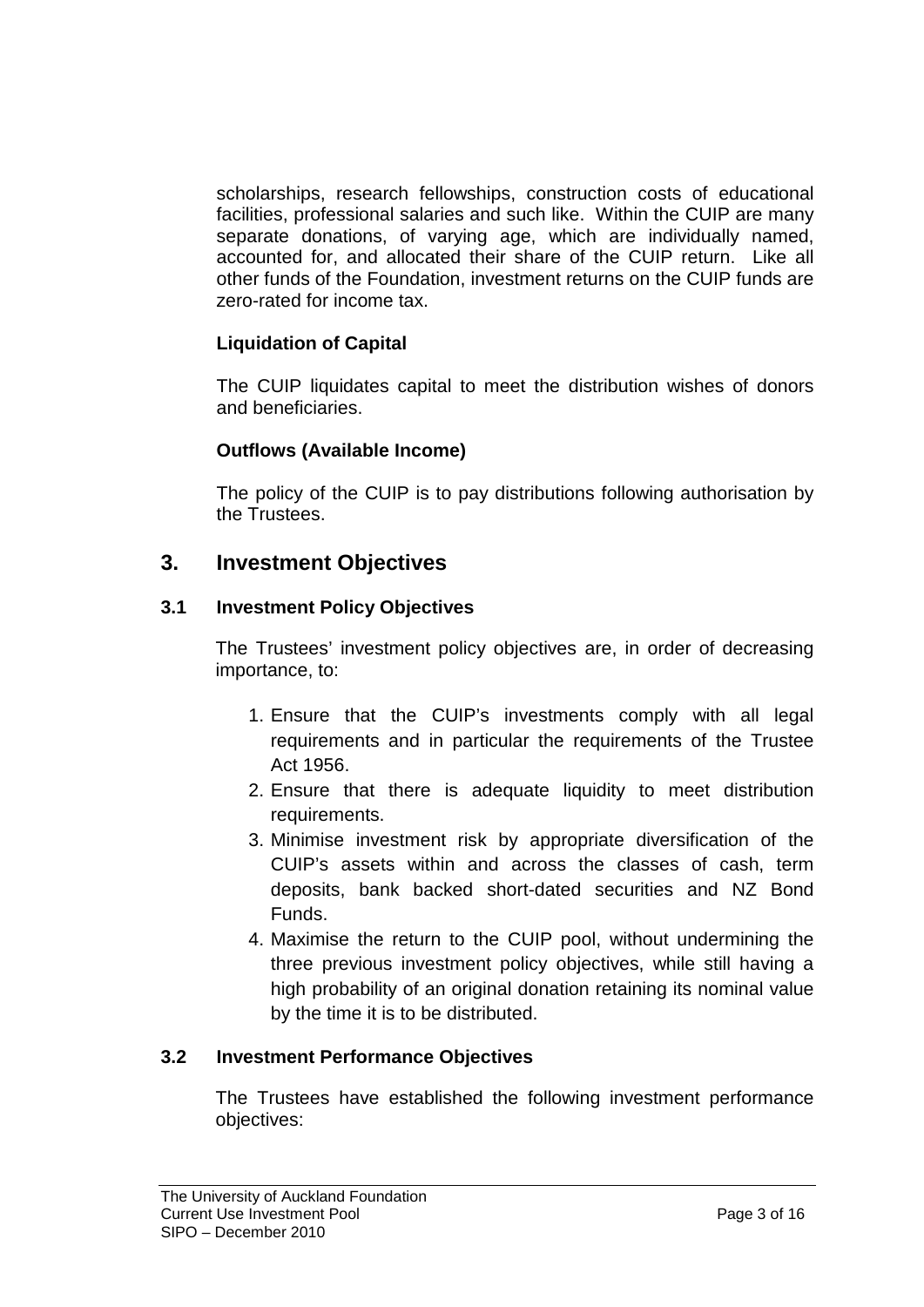### **Primary Objective**

The CUIP return (net of investment manager fees) is to match or exceed the change in the NZ Consumer Price Index as issued by the Reserve Banks of NZ (CPI) over rolling twelve-month periods;

#### **Secondary Objective**

The CUIP return (net of investment manager fees) is to exceed the return of the benchmark 90-Day Bank Bill index, measured over rolling five-year periods.

#### **3.3 Managers' Performance Objectives**

| <b>Manager</b>                  | <b>Asset Class</b>                     | <b>Performance Target</b><br>(after fees) |
|---------------------------------|----------------------------------------|-------------------------------------------|
| l Foundation                    | NZ Cash & bank backed<br>term deposits | above Index                               |
| AMP Capital<br><b>Investors</b> | NZ Bonds                               | 0.5% pa above Index                       |

The managers' performance objectives are as follows:

The manager's net of fees return will be measured against a *Performance Target* (see table above) over rolling five-year periods for NZ Bonds and rolling 12-month periods for NZ Cash.

Future manager replacements and appointments will be approved by and noted in the minutes of the Board of Trustees.

A manager's performance will be considered unsatisfactory if the Performance Target as measured over rolling five-year periods for NZ Bonds and rolling 12-month periods for NZ Cash is not met.

For periods where CUIP funds are invested in products or deposits that pay interest on maturity then performance will be measured on an "ontarget" approach.

The indexes used to assess the managers' performance are shown in Appendix A.8.

In addition to the above criteria, the investment manager's performance is expected to be consistently in the top half and ideally in the upper quartile when measured against their peers in the Aon Investment Update (or acceptable equivalent) over rolling five-year periods for NZ Bonds and rolling 12-month periods for NZ Cash.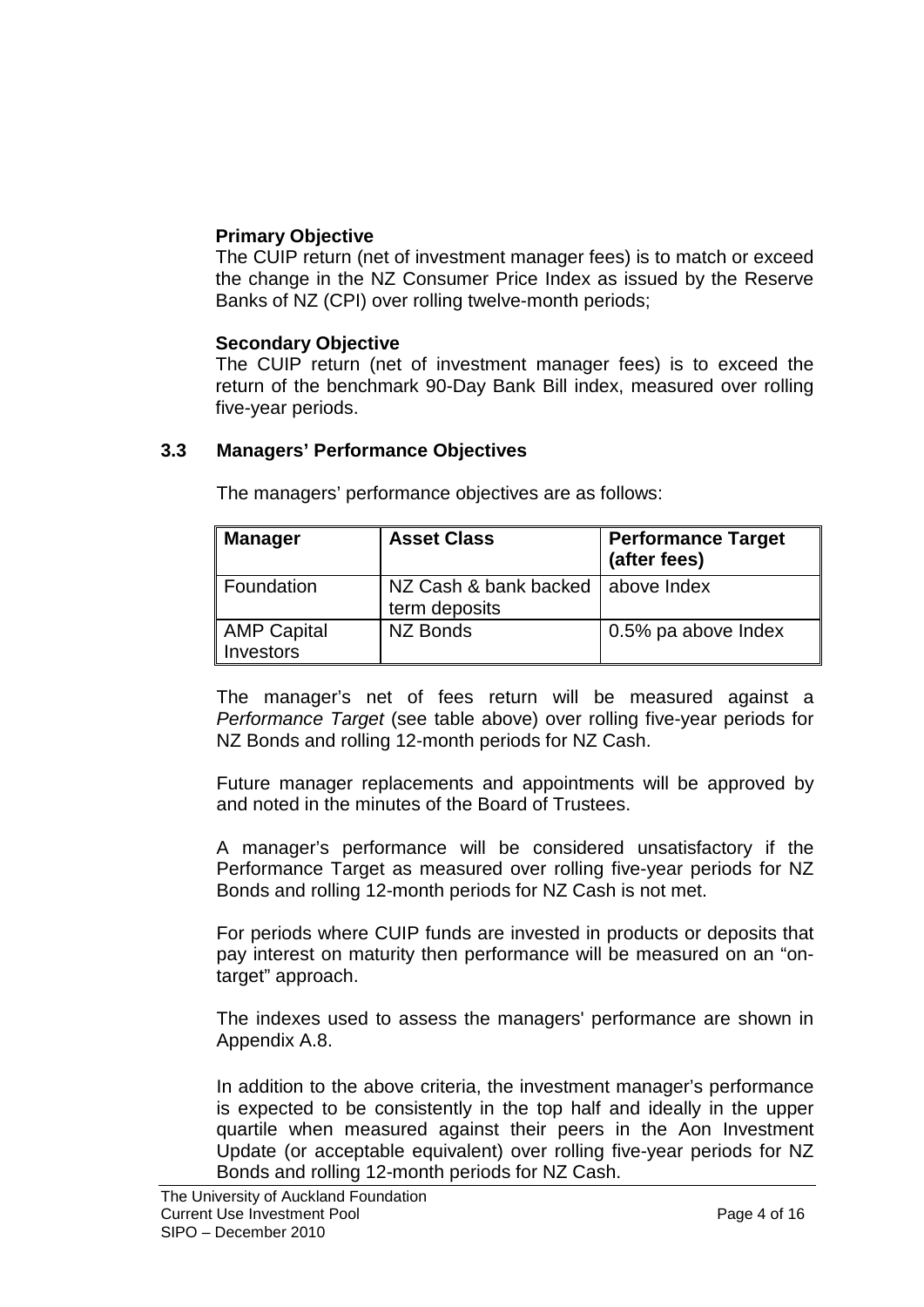### **4. Investment Strategy**

### **4.1 Long Term Strategy**

The Trustees have formulated an investment strategy that is intended to achieve the two investment objectives.

The assets of the CUIP will, where appropriate, be diversified across various institutions with varying maturity dates, to reflect the CUIP's liabilities and performance objectives. The strategy will be reviewed from time to time and as circumstances warrant.

The current strategy is set out in the following table and has resulted from considering the expected return versus risk associated with NZ Cash/NZ Bond funds, as reproduced in Appendix C.

| <b>Asset Class</b>                                                                    | <b>Allocation</b> | Range     |  |
|---------------------------------------------------------------------------------------|-------------------|-----------|--|
| Cash and bank backed term deposits:                                                   |                   |           |  |
| - remaining term to maturity up to 730<br>days inclusive (Class I Securities)         | 80%               | 60-100%   |  |
| - remaining term to maturity from 731 to<br>1827 days inclusive (Class II Securities) | 10%               | $0 - 20%$ |  |
| NZ Bonds (Class III Securities)                                                       | 10%               | $0 - 20%$ |  |
| <b>Total Assets</b>                                                                   | 100%              |           |  |

### **4.2 Review of Allocation and Ranges**

The appropriateness of the allocation and ranges will be formally assessed at least once a year and kept under review to reflect any fundamental changes in the investment environment and changes to the CUIP's investment policy.

### **4.3 Allocation Policy**

The weighting to any NZ Bond product provider may represent 100% allocation of the total asset class (Class III Securities).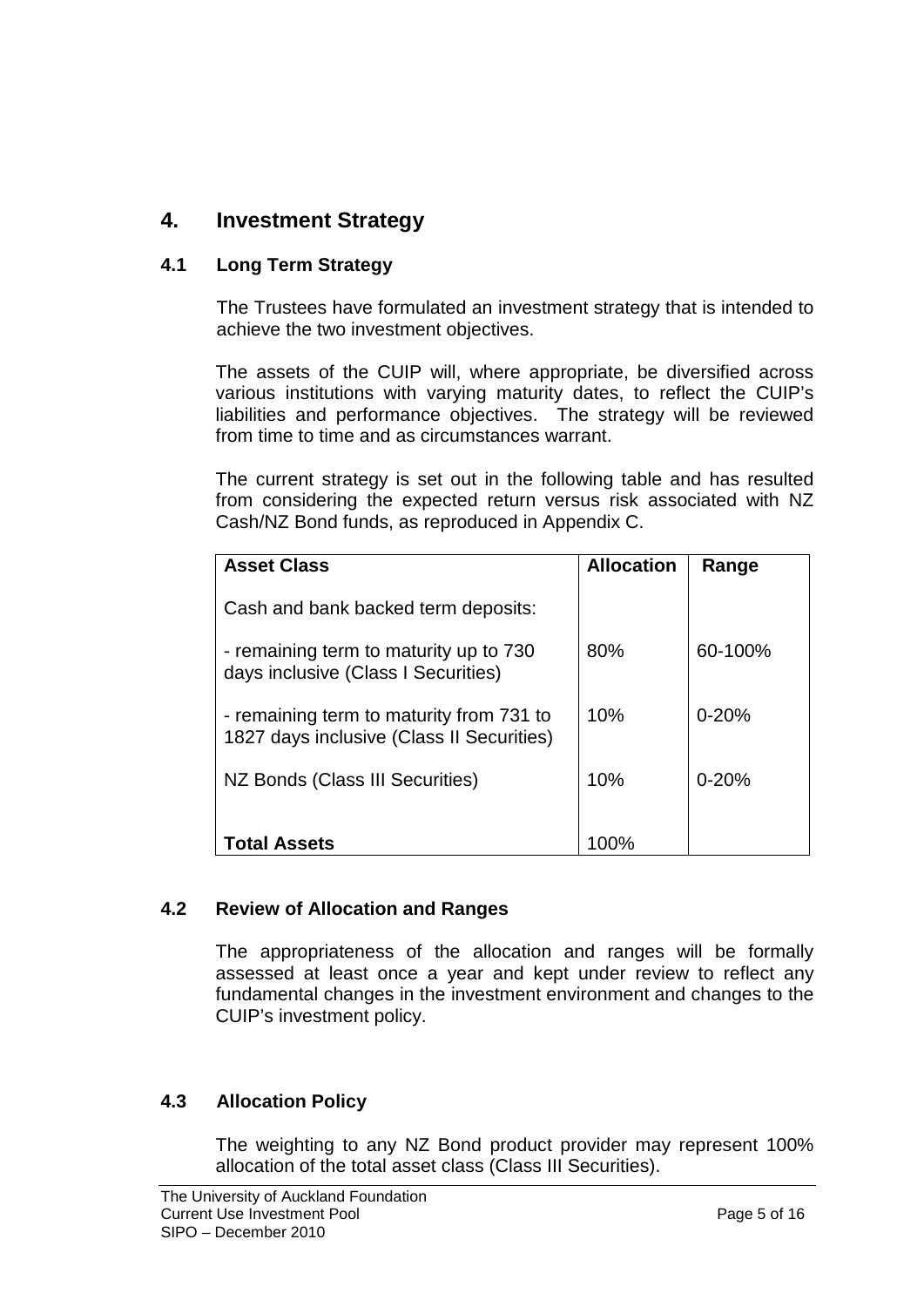Unless the Trustees instruct otherwise:

• From time to time, when large distributions are made (out of Class I Securities), Class I Securities could fall below 60% of the CUIP. In that circumstance, rebalancing will be achieved, not by liquidating Class II or Class III Securities but rather, by applying all subsequent new cash (from gifts, income, and redeemed term deposits) to Class I Securities until it is above 60% of the CUIP.

In an attempt to add value in excess of the benchmark return, and with due regard to the liquidity and distribution requirements of the CUIP, the Trustees can use their discretion to go underweight or overweight the asset class, within the allowed ranges, taking into account appropriate leading indicator models and other suitable information as they see fit.

The following table shows for each asset class the current Investment Vehicle and Manager.

| <b>Asset Class</b>                     | <b>Investment Vehicle</b>     | <b>Manager</b>                  |
|----------------------------------------|-------------------------------|---------------------------------|
| NZ Cash & bank<br>backed term deposits | Various bank term<br>deposits | The Foundation                  |
| NZ Bonds                               | NZ Fixed Interest Fund        | <b>AMP Capital</b><br>Investors |

### **5. Constraints**

The following constraints will apply.

**Legal Requirements:** The investment of the CUIP assets will comply with all legal requirements, and in particular with the Trustee Act 1956 (Prudent Person Legislation) and the Certificate of Incorporation.

**Liquidity:** The CUIP must hold sufficient investments that are readily marketable so that there is sufficient liquidity to meet payments as they fall due.

**Derivatives:** The use of futures, options and other synthetic investments is not permitted within Class I and Class II Securities. In the case of Class III Securities, the use of futures, options and other synthetic investments is permitted wherever their use is consistent with the objectives of the CUIP to protect value, change asset allocation and/or duration, and any other lawful use, always abiding by these investment constraints. In particular, derivatives will not be used in a speculative manner which would gear the funds and at all times all long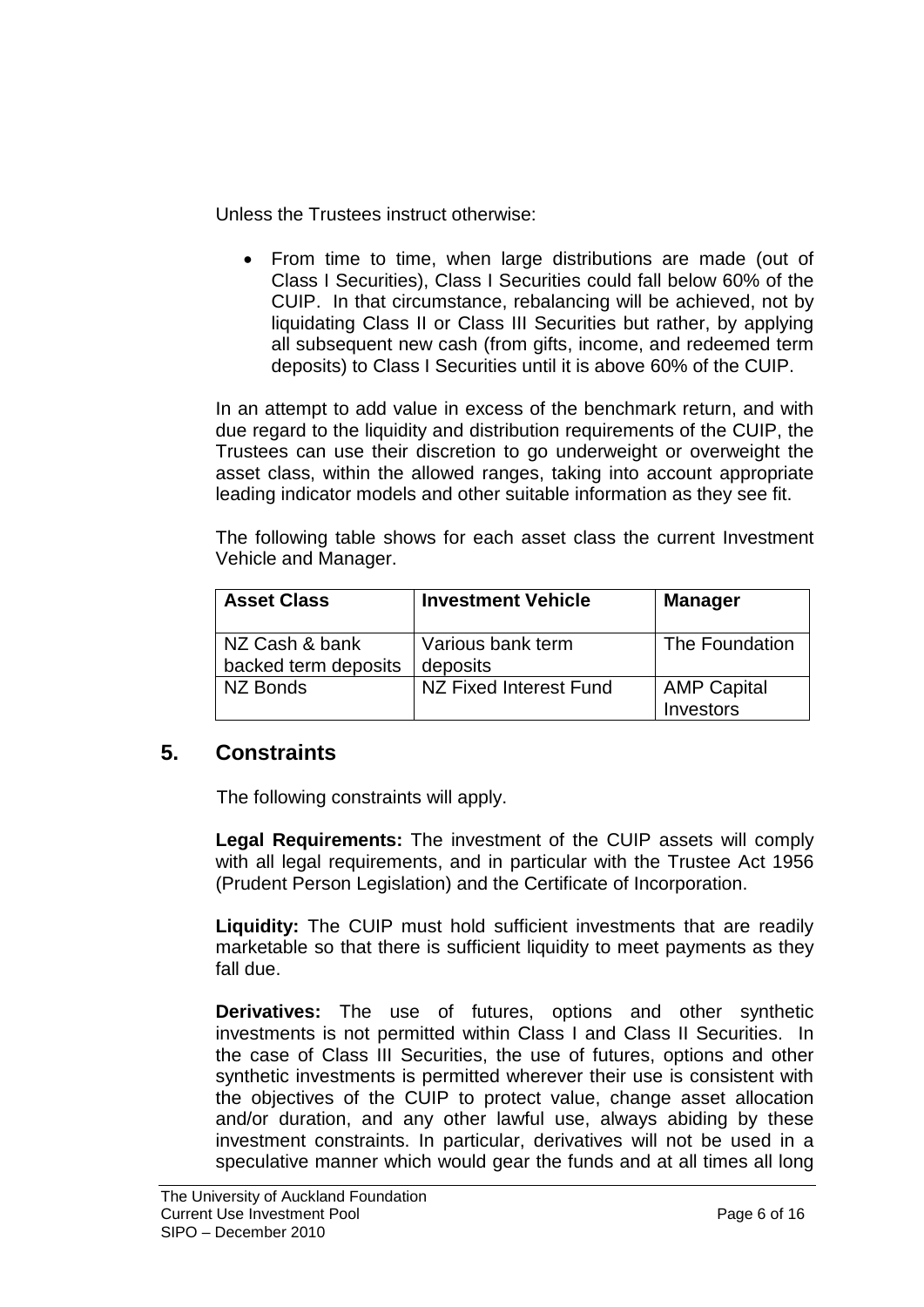positions are to be fully covered by cash or liquid securities and any short positions must be matched by physical securities.

**Pooled Funds:** Where the Trustees determine that an appropriate investment vehicle is a pooled investment arrangement, it is recognised by the Trustees that the strict interpretation of these investment constraints may not be possible or desirable. Where such a pooled arrangement is utilised the manager of that pooled arrangement shall be required to disclose to the Trustees as soon as practicable details of any investment that materially falls outside these constraints so that the Trustees can reassess the ongoing suitability of the pooled Investment vehicle.

**Bank Cash & Term Deposits**: Any issuer of Class I and Class II Securities, including Registered Banks, must be rated at least A-1 by Standard and Poor's (or equivalent).

**NZ Bonds:** The maximum exposure to securities issued or guaranteed by entities (other than those issued or guaranteed by the NZ Government or Reserve Bank of NZ) shall be:

| AAA to BBB-  | 85% |
|--------------|-----|
| $A+$ to BBB- | 45% |
| BBB+ to BBB- | 15% |

The maximum exposure to securities issued or guaranteed by any one entity (including associated entities), (other than those issued or guaranteed by the NZ Government or Reserve Bank of NZ) shall be:

| AAA            | 10% |
|----------------|-----|
| $AA+$ to $AA-$ | 8%  |
| $A+$ to $A-$   | 6%  |
| BBB+ to BBB-   | 4%  |

If the above exposure limits are breached the Manager shall advise the Foundation immediately the event occurs and advise a strategy for getting back within the allowed limits.

The Manager will advise the Foundation immediately the fund's total exposure below BBB including non-rated securities (but excluding government and quasi government non-rated securities) exceeds 5%. Each quarter the Manager will advise the Foundation of its exposure (if any) to BBB+ and lower rated securities, including non-rated securities.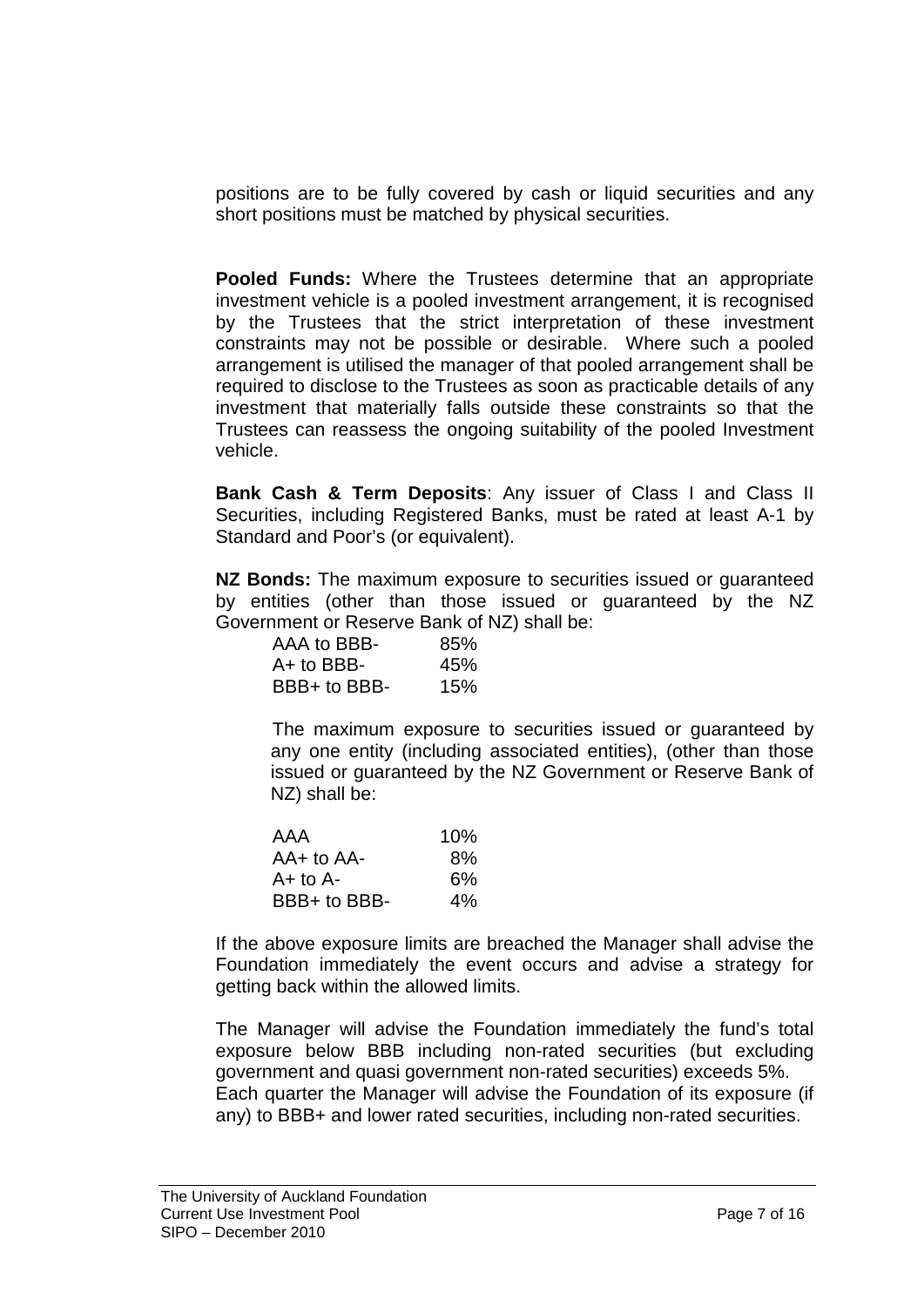No securities rated lower than BBB- (by Standard and Poor's or an equivalent rating agency) will be purchased. If a bond's credit rating falls below BBB- then the manager must advise the Foundation immediately the event occurs and advise a strategy for exiting the bond that is in the best interests of the Foundation.

Unrated securities shall not be purchased, except for local authority securities which have been allocated a Manager rating A- or higher. Investment in international investments and/or foreign currency denominated investments is not permitted.

Investment in collateralised debt obligations or collateralised loan obligations is not permitted but the bond fund may invest into credit default swaps. The bond fund is permitted to invest in direct loans which comply with the Manager's strict risk policy criteria.

**International Bonds:** The trustees have considered the inclusion of International Bonds within the CUIP and have concluded that the volatile nature of International Bonds does not meet the prudent investment guidelines given the objectives of the Current Use Investment Pool.

**Australasian Equities:** The trustees have considered the inclusion of Australasian Equities within the CUIP and have concluded that the volatile nature of Australasian Equities does not meet the prudent investment guidelines given the objectives of the Current Use Investment Pool

**Property:** The trustees have considered the inclusion of Property within the CUIP and have concluded that the illiquid and long-term nature of property does not meet the prudent investment guidelines given the objectives of the Current Use Investment Pool

**Maximum Holdings:** The CUIP's maximum percentage investment in issuers of Class I, II, & III Securities shall be set from time to time by the Trustees taking into account the overall credit and manager risk to the Foundation's funds in their entirety.

**Associated Companies:** The maximum holding requirement is to include associated companies of the institution or Registered Bank.

**Unlisted Shares:** The trustees have considered the inclusion of Unlisted Shares within the CUIP and have concluded that the illiquid and long-term nature of Unlisted Shares does not meet the prudent investment guidelines given the objectives of the Current Use Investment Pool.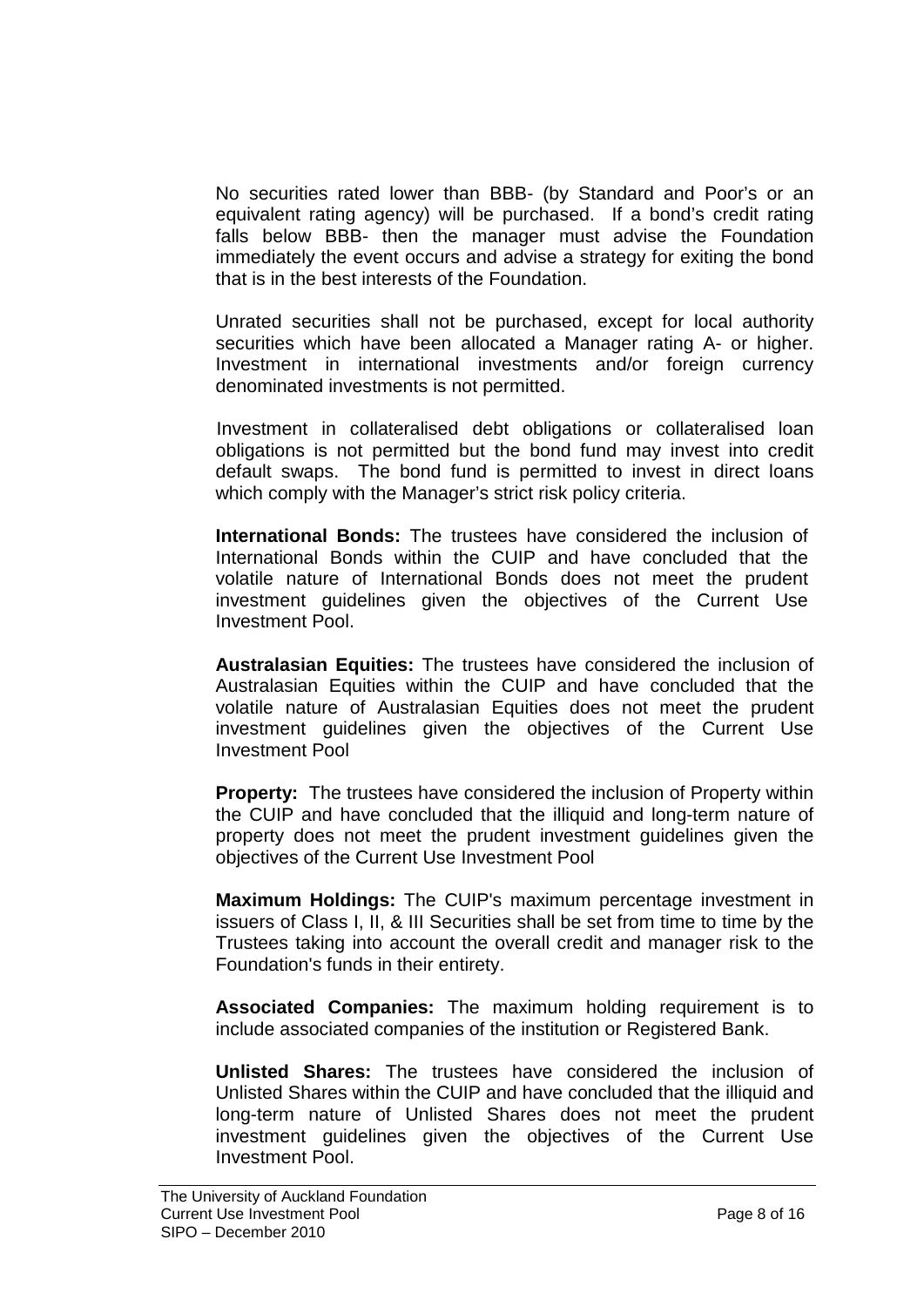**Agreement to deviate from the Investment Guidelines:** The manager/s may request from the Trustees, in writing, permission to go outside the agreed guidelines. Any such request will detail the reasons for such a request.

### **6. Investment Performance Monitoring**

### **6.1 General**

The principal goals of performance monitoring are to:

- assess the extent to which investment objectives are being achieved;
- compare the performance of the CUIP's appointed managers against the performance of other relevant professional managers and market indexes;
- ascertain the existence of any particular weakness in the managers; and
- allow the Trustees to continually assess the ability of the managers to successfully meet the CUIP's objectives.

Returns on the assets within the CUIP will be monitored by the Trustees in relation to the allocations and the agreed Indexes. Refer to Appendix a, paragraph A.8.

Manager returns will also be compared with those achieved by a suitable peer group, such as a group of comparable professional wholesale fund managers.

Each manager will be assessed in relation to a set of performance objectives relevant to their portfolios. Section 3.3 sets out the performance targets for the CUIP manager. The performance of the CUIP managers will be monitored quarterly.

The investment manager/s role will be reviewed by the Trustees on a regular basis. Factors taken into account in these reviews will include investment style, resources, organisational strength, investment performance relative to objectives, and any other factors considered relevant to the manager's continuing ability to meet its investment performance objectives and the overall investment objectives of the CUIP.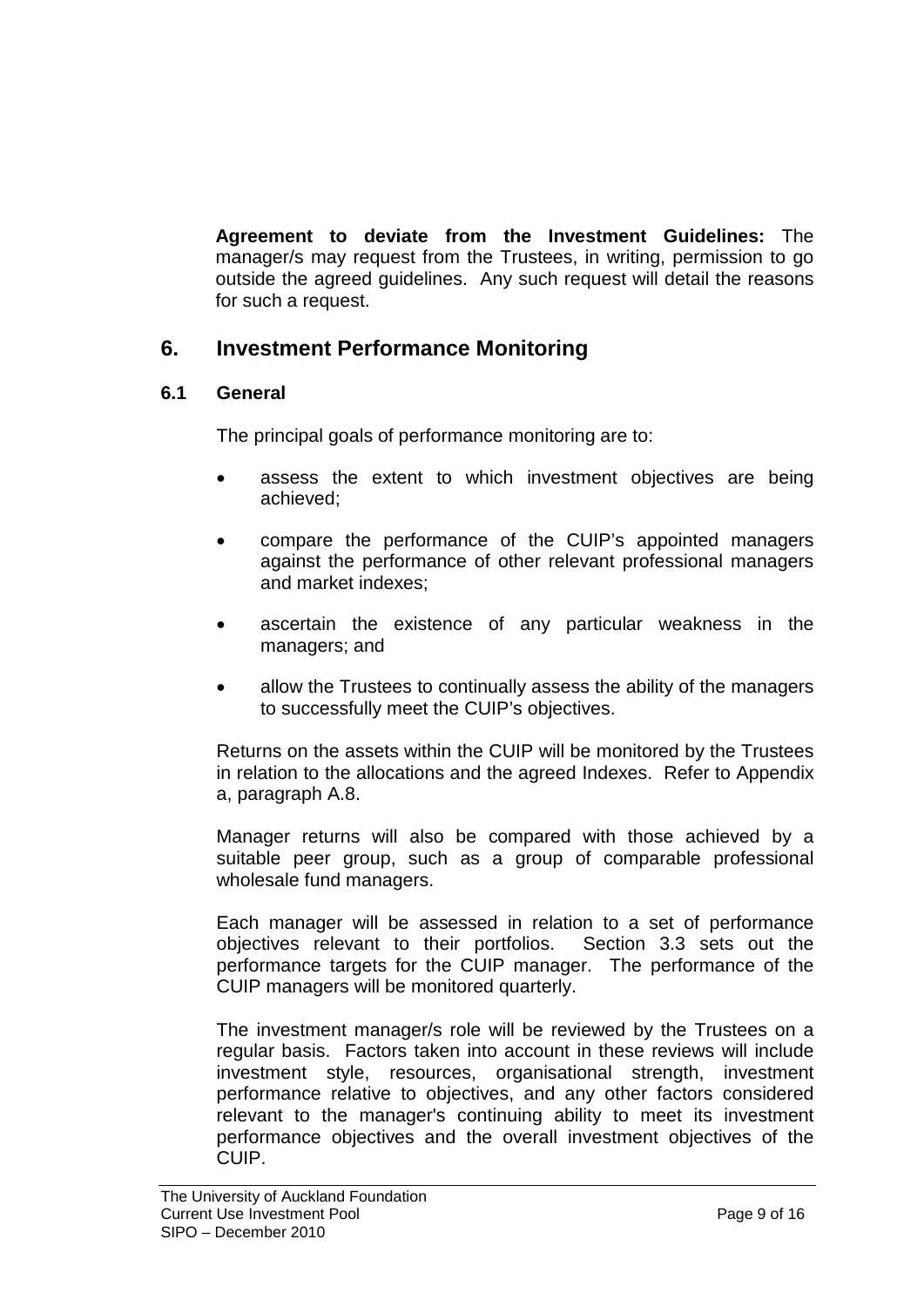### **7. Reports and Meetings**

The investment manager/s will report at least quarterly in accordance with a format agreed with the Trustees. The investment manager/s will attend meetings of the Trustees as required to discuss strategy, portfolio activity performance, or any changes of key personnel.

### **8. Allocation of Responsibilities**

| <b>Function</b>                                                                                                                  | <b>Responsibility</b>              |  |
|----------------------------------------------------------------------------------------------------------------------------------|------------------------------------|--|
| Set Investment Objectives                                                                                                        | <b>Trustees/Consultant</b>         |  |
| Develop Investment Strategy                                                                                                      | Trustees/Consultant                |  |
| level of risk                                                                                                                    |                                    |  |
| broad policy quidelines                                                                                                          |                                    |  |
| taxation implications                                                                                                            |                                    |  |
| number of investment managers                                                                                                    |                                    |  |
| <b>Determine Procedures</b>                                                                                                      | <b>Trustees/Foundation Manager</b> |  |
| - cashflows, rebalancing                                                                                                         |                                    |  |
| Selection of Investment Managers                                                                                                 | Trustees/Consultant                |  |
| - both initial and ongoing                                                                                                       |                                    |  |
| - establish performance objectives                                                                                               |                                    |  |
| Negotiation of Agreements with Service Providers                                                                                 | <b>Trustees/Consultant</b>         |  |
| Set Investment Manager Benchmarks and Mandates                                                                                   | Consultant/ Investment Managers    |  |
| <b>Monitor Investment Consultant</b>                                                                                             | <b>Trustees</b>                    |  |
| Maintain Knowledge of Investment Environment                                                                                     | Trustees/Consultant                |  |
| <b>Monitor Compliance</b>                                                                                                        | Consultant                         |  |
| Security Selection and Portfolio Management                                                                                      | <b>Investment Managers</b>         |  |
| with<br>accordance<br>Management<br>in<br>Investment<br>Agreement/Trust<br>Deed/instruction<br>from<br>Trustee/investment policy |                                    |  |
| <b>Regular Investment Reports</b>                                                                                                | Consultant/Investment Managers     |  |
| <b>Investment Advice</b>                                                                                                         | Consultant                         |  |
| - significant events and changes                                                                                                 |                                    |  |
| - performance monitoring                                                                                                         |                                    |  |
| Evaluate Investment Manager performance                                                                                          | <b>Trustees</b>                    |  |
| <b>Review Investment Managers</b>                                                                                                | <b>Trustees/Consultant</b>         |  |
| Implementation of rebalancing                                                                                                    | <b>Trustees/Foundation Manager</b> |  |
| <b>Currency Management</b>                                                                                                       | n/a                                |  |
| Review of SIPO                                                                                                                   | <b>Trustees/Consultant</b>         |  |
|                                                                                                                                  |                                    |  |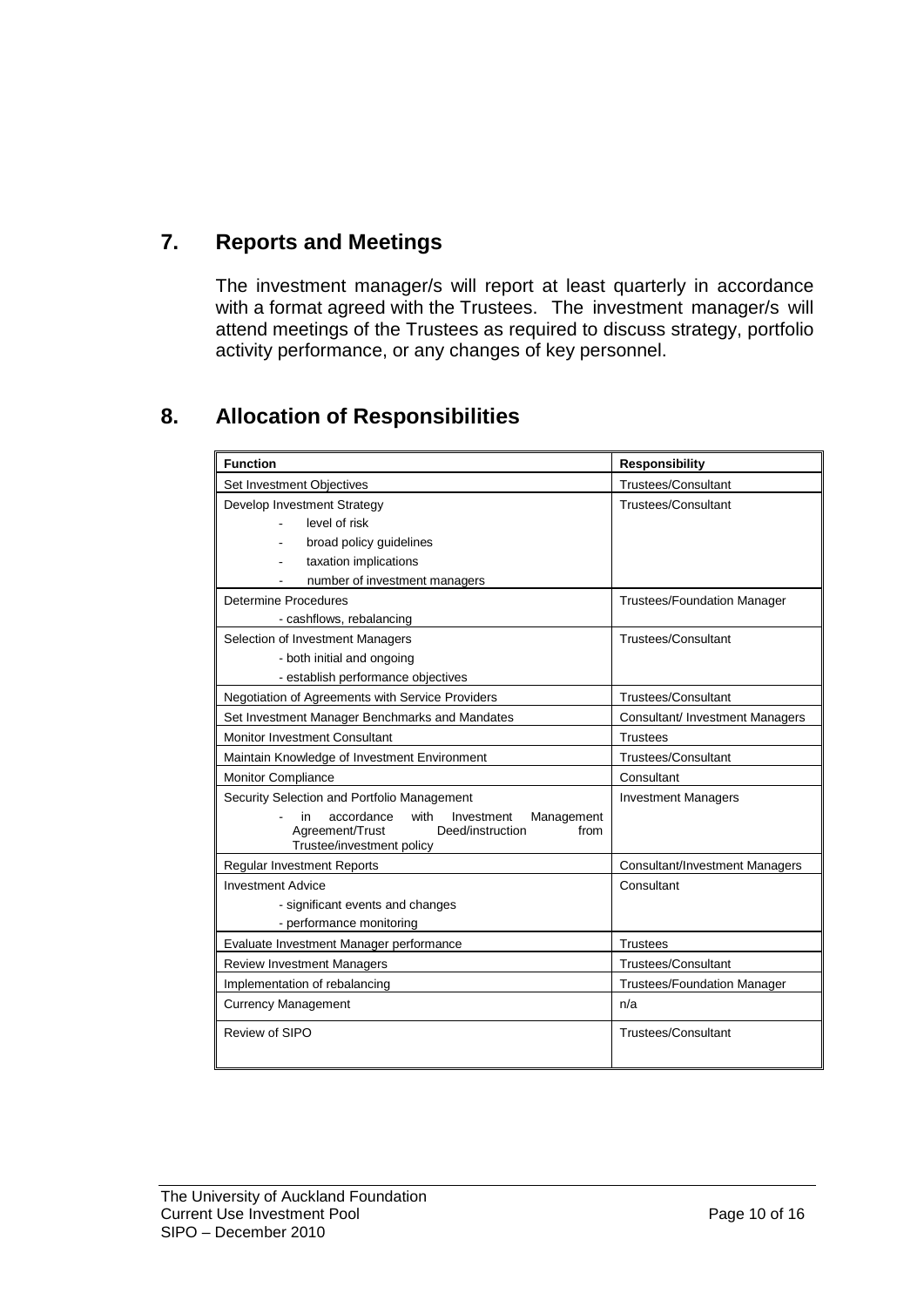### **Appendix A – Manager Mandates**

### **A.1 International Equities**

No mandate has been given to any International Equities' manager/s.

### **A.2 Currency Management Strategy**

No currency management strategy has been approved as all investments of the CUIP are to be denominated in NZ dollars

#### **A.3 Australasian Equities**

No mandate has been given to any Australasian Equities' manager/s.

#### **A.4 New Zealand Bonds**

The manager is to invest in a pooled NZ Bond product that itself invests directly in NZ Fixed Interest Securities.

The manager's performance target is to achieve a return after expenses of at least 0.5% pa above the ANZ NZ Government Stock Gross Index, measured over rolling five-year periods.

AMP Capital Investors have been appointed the manager.

### **A.5 International Bonds**

No mandate has been given to any International Equities' manager/s.

#### **A.6 Cash & Term Deposits (Class I and Class II Securities)**

The manager will invest in cash, cash equivalent investments, and term deposits of five years or less duration, with organisations with a level of security rated at least A-1 by Standard & Poor's (or equivalent). No borrowing, other than borrowing for mismatch of settlement transactions, is permitted without the Trustees' written consent.

The performance target is to achieve a return in excess of the ANZ 90 Day Bank Bill Index, measured over rolling 12-month periods.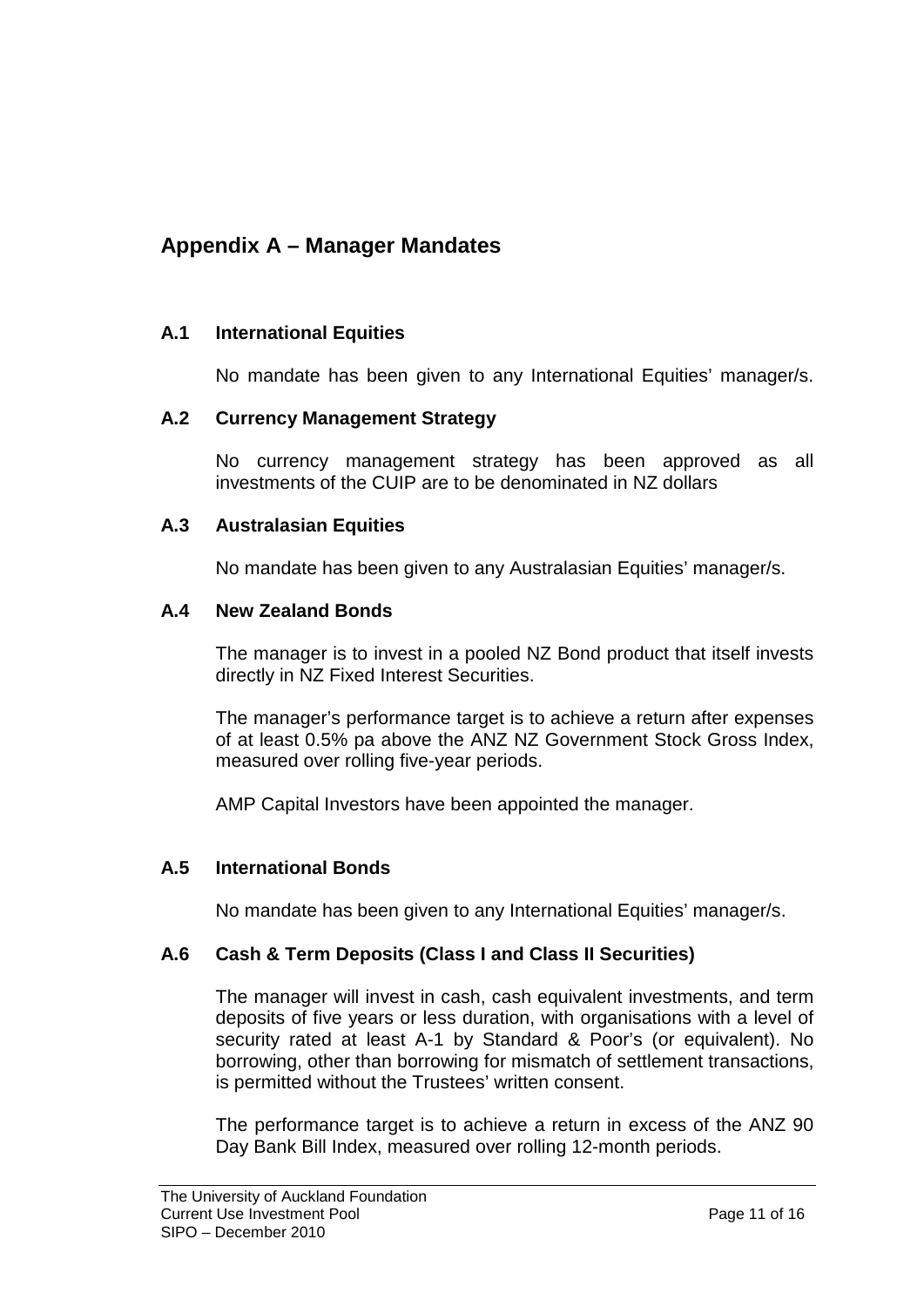The Foundation is the Class I & II Securities manager.

### **A.7 Fees**

| The fees for the structure are as follows: |  |  |
|--------------------------------------------|--|--|
|--------------------------------------------|--|--|

| <b>Asset Class</b>                 | Fee (Basis Points) |  |  |
|------------------------------------|--------------------|--|--|
| Cash                               | 25                 |  |  |
| Term deposits                      | 0                  |  |  |
| Bank backed short dated securities | 25                 |  |  |
| New Zealand Bonds                  | 35                 |  |  |

### **A.8 Indexes**

| <b>Asset Class</b>                 | Index                               |
|------------------------------------|-------------------------------------|
| Cash                               | ANZ 90 Day Bank Bill Index          |
| Term deposits                      | ANZ 90 Day Bank Bill Index          |
| Bank backed short dated securities | ANZ 90 Day Bank Bill Index          |
| NZ Bonds                           | ANZ NZ Government Stock Gross index |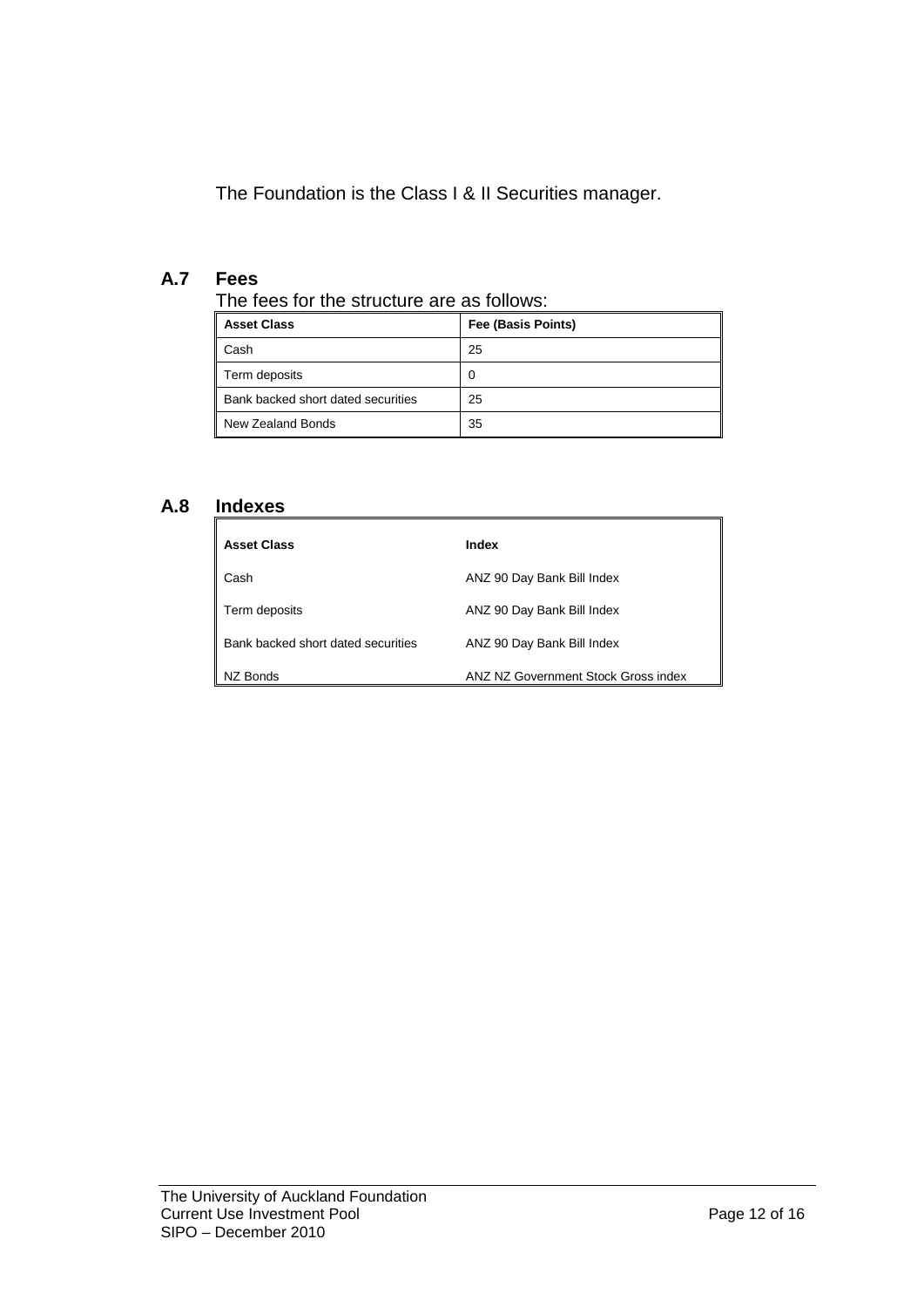### **Appendix B - Trustee Requirements**

#### **Certificate of Incorporation dated 28 November 2002**

**4. The Trusts**

#### **Application of the Trust Fund**

1.1 The Trustees shall hold the Trust Fund exclusively for the Charitable Purposes with power (subject to clause 5) to:

(a) Accumulate the income of the Trust Fund that has not been applied toward the Charitable Purposes at the end of the Academic Year as an addition to the capital of the Trust Fund, and

(b) Apply in their discretion any part of the income and capital of the Trust Fund (to the extent of the whole if they think fit) toward the Charitable Purposes.

"Charitable Purposes" means every purpose that is charitable at law in New Zealand and includes:

- (a) The advancement of knowledge and the dissemination thereof by teaching and research,
- (b) Assisting Students to pursue courses of study at the University,
- (c) The general advancement of the University.

### *Trustee Act 1956*

#### **SECTION 13B Duty of Trustee to Invest Prudently**

Subject to sections 13C and 13D of this Act, a trustee exercising any power of investment shall exercise the care, diligence, and skill that a prudent person of business would exercise in managing the affairs of others.

#### **SECTION 13C Duty of Certain Persons to Exercise Special Skill**

Subject to section 13D of this Act, where a trustee's profession, employment, or business is or includes acting as a trustee or investing money on behalf of others, the trustee, in exercising any power of investment, shall exercise the care, diligence, and skill that a prudent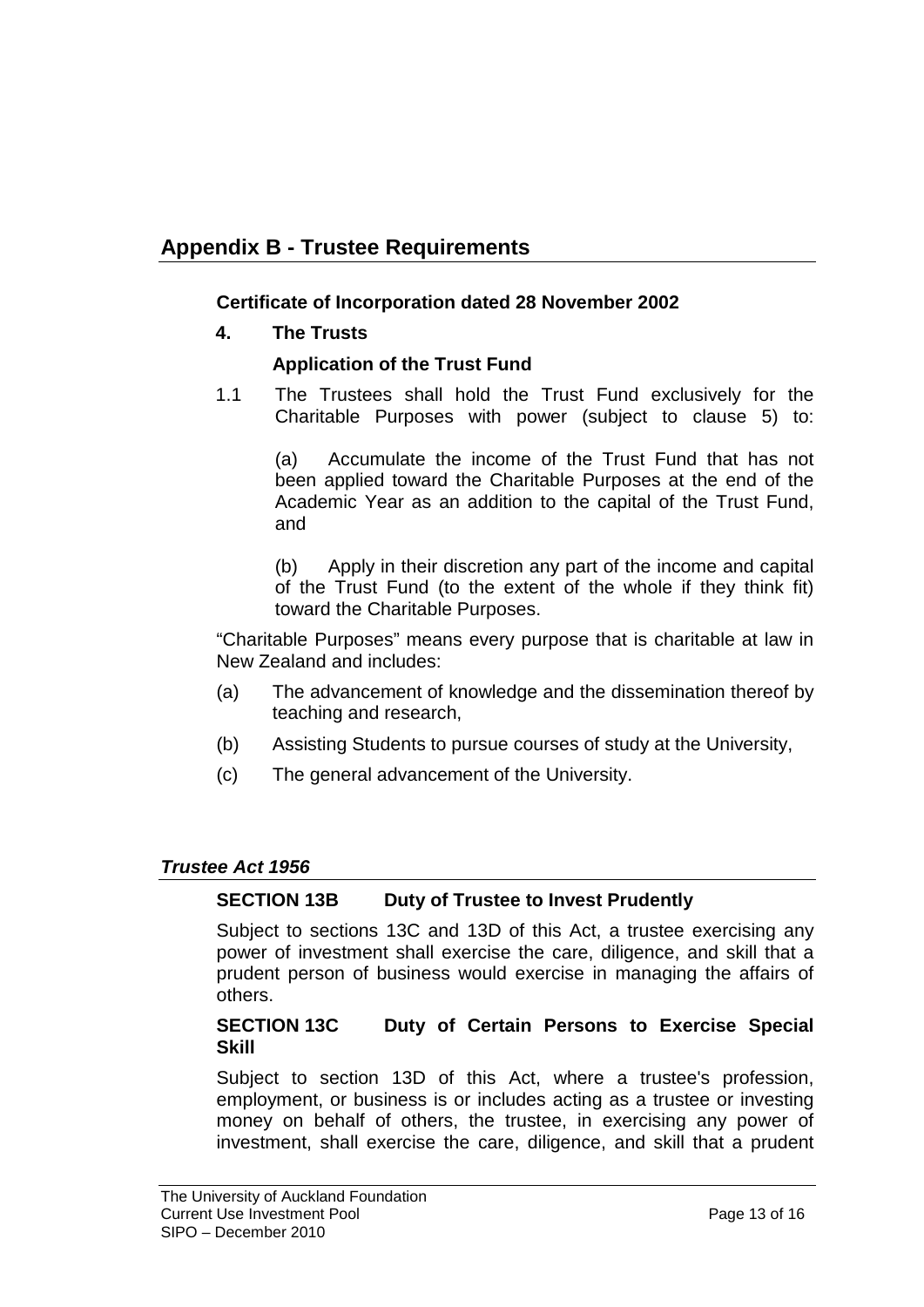person engaged in that profession, employment, or business would exercise in managing the affairs of others.

### **SECTION 13D Provisions in Trust Instrument Relating to Duty of Investing Trustees**

**13D (1) [Contrary intention in trust instrument]** The duty imposed on a trustee by section 13B or section 13C of this Act shall apply to a trustee if and so far only as a contrary intention is not expressed in the instrument, if any, creating the trust or any Act, and shall have effect subject to the terms of that instrument or Act.

**13D (2) [Rules of law to apply]** Any rules and principles of law relating to any provision in an instrument that purports to exempt or limit the liability of a trustee in respect of any breach of trust, or to indemnify a trustee in respect of any breach of trust, shall remain in force and apply in respect of any provision in a trust instrument that expresses a contrary intention for the purposes of subsection (1) of this section.

### **SECTION 13E Matters to Which Trustee May Have Regard in Exercising Power of Investment**

Without limiting the matters that a trustee may take into account, a trustee exercising any power of investment may have regard to the following matters so far as they are appropriate to the circumstances of the trust:

- (a) The desirability of diversifying trust investments;
- (b) The nature of existing trust investments and other trust property;
- (c) The need to maintain the real value of the capital or income of the trust;
- (d) The risk of capital loss or depreciation;
- (e) The potential for capital appreciation;
- (f) The likely income return;
- (g) The length of the term of the proposed investment;
- (h) The probable duration of the trust;
- (I) The marketability of the proposed investment during, and on the determination of, the term of the proposed investment;
- (j) The aggregate value of the trust estate;
- (k) The effect of the proposed investment in relation to the tax liability of the trust;
- (l) The likelihood of inflation affecting the value of the proposed investment or other trust property.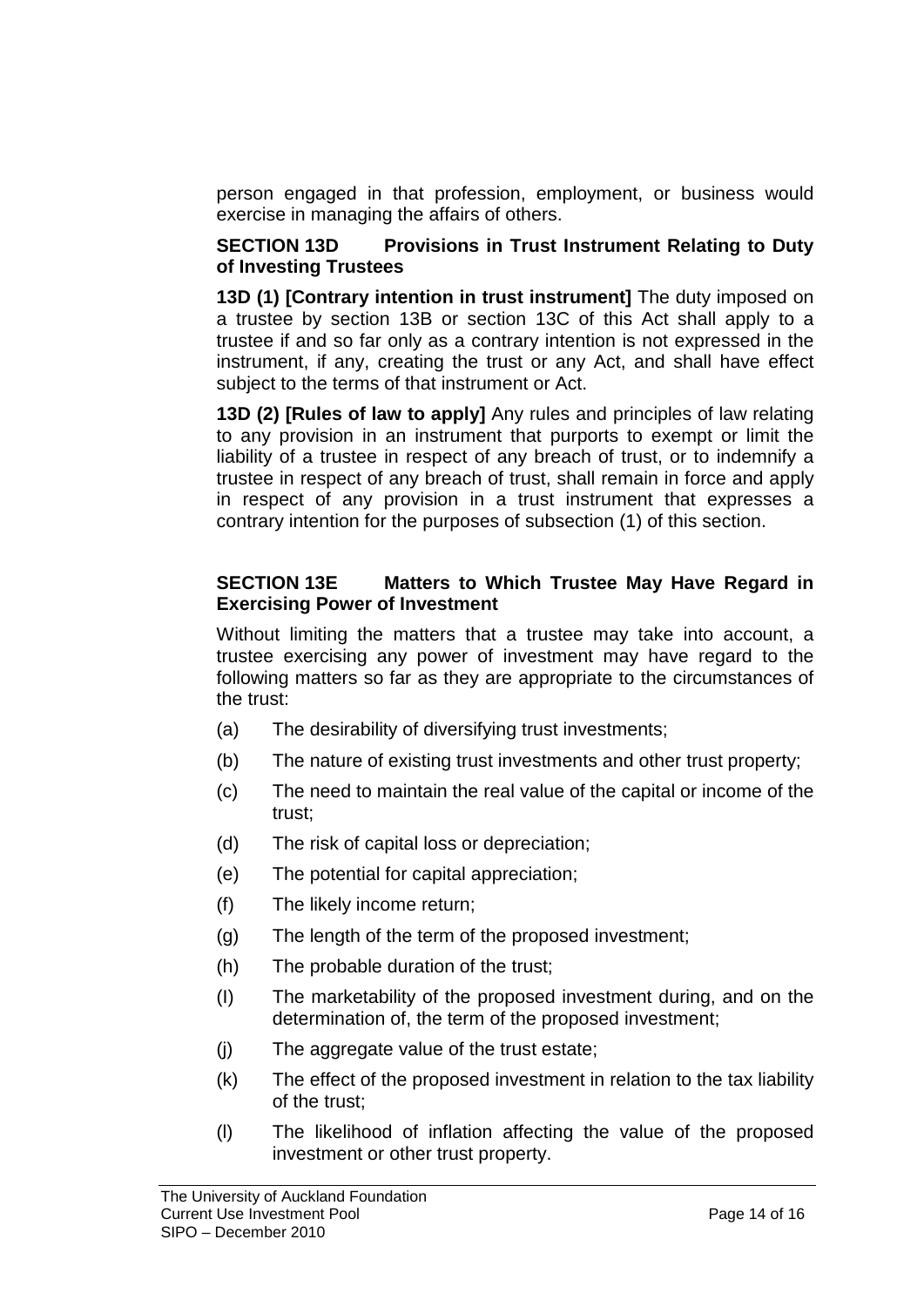### **SECTION 13M Court May Take into Account Investment Strategy in Action for Breach of Trust**

In considering whether a trustee is liable, in respect of any investment made by that trustee, for any breach of trust in respect of any duty -

- (a) To exercise the care, diligence, and skill that a prudent person of business would exercise in managing the affairs of others; or
- (b) To exercise the care, diligence, and skill that a prudent person engaged in a profession, employment, or business that is or includes acting as a trustee or investing money on behalf of others would exercise in managing the affairs of others, -

the Court may, if it thinks it appropriate, take into account -

- (c) Whether the trust investments have been diversified, so far as is appropriate to the circumstances of the trust; and
- (d) Whether the investment was made pursuant to any investment strategy formulated in accordance with the duty referred to in paragraph (a) or paragraph (b) of this section, as may be applicable.

#### *Prudent Person Rule*

"Prudence is a test of conduct and not performance. Neither the overall performance of the portfolio, nor the performance of individual investments should be viewed as central to the enquiry. Prudence should be measured primarily by the process through which investment strategies and tactics are developed, adopted, implemented and monitored. Prudence is demonstrated by the process through which risk is managed, rather than by labelling of specific investment risks as either prudent or imprudent.

If the test of prudence is to be found in the process by which investment choice is exercised, it follows that documents must be kept to record that process for future use in the event of challenge. Careful documentation of all relevant factors bearing on the decision should be observed.

The need for prudence applies not only to new investments, but also in the regular review of existing investments."

SOURCE: New Zealand Law Society Seminar, 1988.